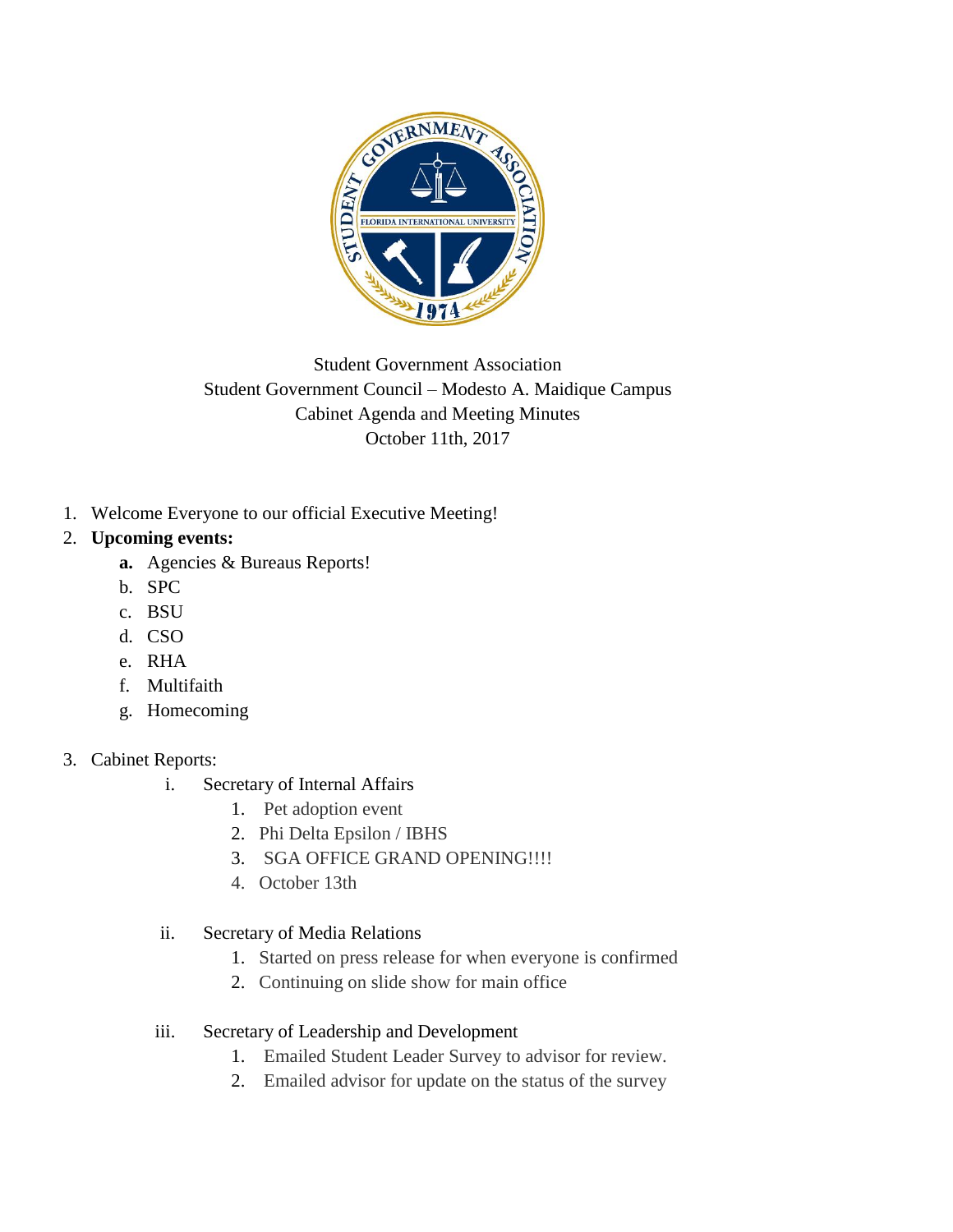- iv. Secretary of Sustainability
	- 1. Ecosia Update Form
	- 2. Meeting with Sustainability
	- 3. Ali Dutton (my point of contact) is leaving
	- 4. Recycling bottles (in SGA/GC/Housing)
	- 5. Updates from Aramark
- v. Secretary of Governmental Relations
	- 1. Student Lobbyist
		- a. Working Advocacy Training
	- 2. Student Lobbyist
- vi. Secretary of Educational Programs
	- 1. First meeting was held on 9/26/17.
	- 2. Current total of 37 Interns in the program.
	- 3. First retreat of the program was held on 9/30/17 where interns took the Myers Briggs Type Indicator test and identified their personality to have on insight on they work in groups.
	- 4. Tuesday 3:30pm-5pm GC 314
- vii. Secretary of Student life affairs

#### viii. Elections Commissioner

- 1. Meeting with Jerome.
- 2. Dynamic of Committee.
- 3. Analyzed Sections 1-3 of Elections Code

#### ix. Secretary of Diversity and Inclusion

- 1. Spoke to Sebastian Ojeda
	- a. SGA tabling at National Coming Out Day event at GC Pit 11AM 3PM
- 2. Survey
	- a. Sent out email to most of the councils and unions that deal with minority about reviewing the survey
	- b. Working on idea of video to market the survey so we can send it out next week (Amanda) [hopefully recording it soon]
	- c. Trying to find a way to include Panthers Care into the video for promotion
- 3. International Students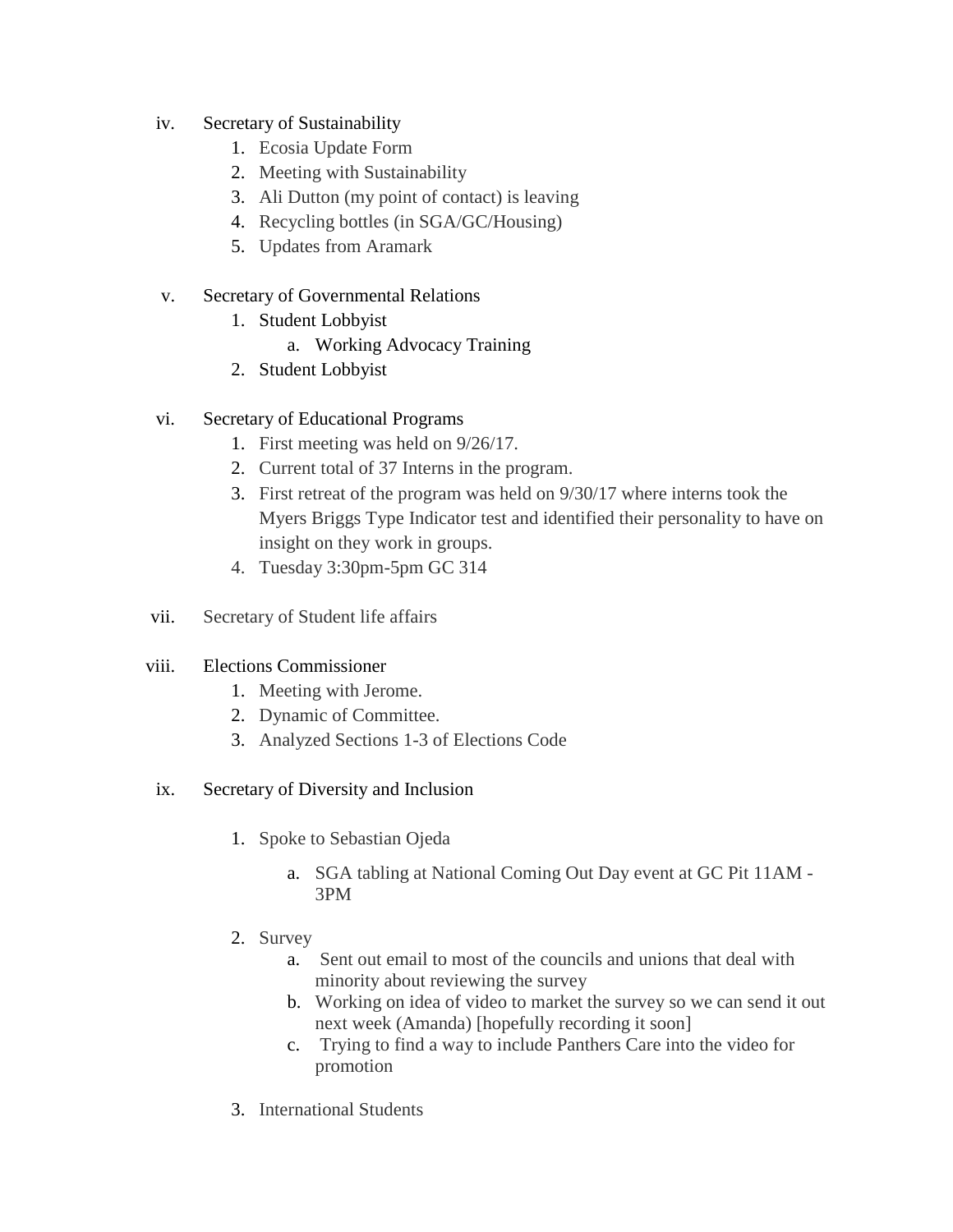- a. Spoke with ISSS about ideas to make FIU more friendly to International Students (fresh foods and better options)
- b. Waiting to talk to Sabine so that we can get in contact with Fresh Food Company
- c. Shared important dates for cabinet to attend
- d. Transportation for International Students (Lyft)
- 4. Jobs for students (talking to career services soon)
- x. Secretary of Academic and Health Affairs
	- 1. This past week my team and I did more research and development where I did more research into how other universities deal with mental health. Also, I thought of different ways to promote a food drive and talked to the food pantry director about the adopt a month process.

#### xi. Secretary of Transportation

- 1. GPE Shuttle "Panther Plan" marketing design
	- a. Met with JP from Campus Life Publications and Leo Cosio to edit the design of the e-flyer and the information
- 2. Panther Mover banner
	- a. Discussed the design of the banner with Campus Life Publications

#### xii. Secretary of Veterans Affairs

- 1. meeting with SVA advisor
- 2. finally found answers on where VMA (veteran & military affairs) budget goes
- 3. found information on how to begin incorporating VMA programs in orientations
- 4. meeting with SVA general body

#### xiii. Secretary of University Affinity

- 1. Pep Rally was a success
- 2. Football game was a WIN
- 3. Working on new ideas to promote game attendance, thinking of how to enhance the student section
- 4. Brick tradition has been initiated for some time now but still no word back yet
- 5. Meeting with Senator Cardona to discuss other affinity initiatives
- 6. Athletics Chair
- 7. Traditions Chair
- b. Cabinet Breakout session
- c. Chief of Staff Report: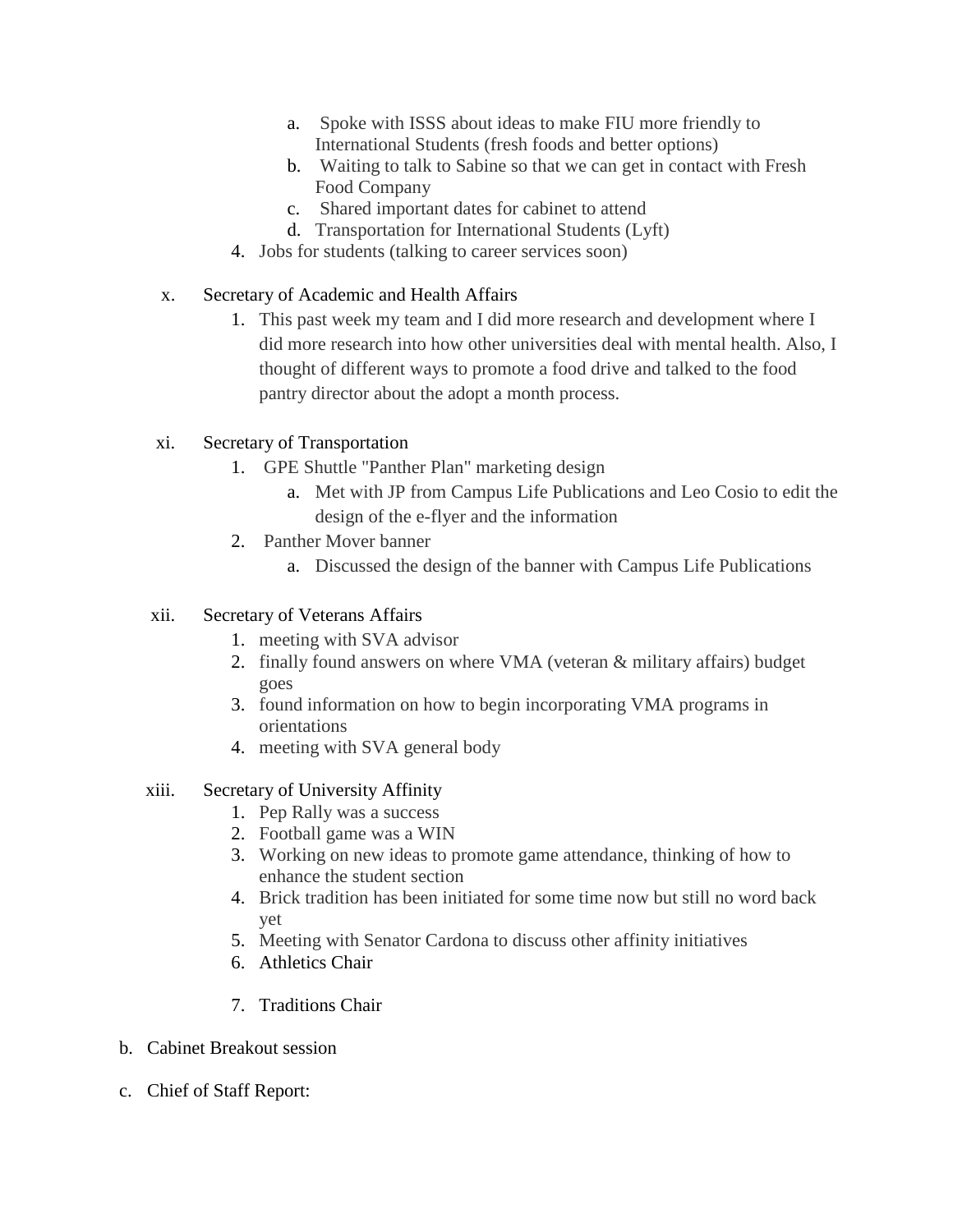- i. Remember: Reports are due Monday by midnight! Form is on Orgsync!
- ii. Make sure to complete office hours!
- iii. Event Debrief
- iv. Remember if you ever need *anything* I'm here for **YOU!**
- v. NBC VISIT Friday 9:30am!! Come in your polo
- d. President Report:
	- i. October 21st ab trip!!
- e. Vice President Report
	- i. Light in the closet
		- 1. Lgbt homeless youth
		- 2. If you know of anyone interested in the event let jose know, sponsoring 3 to 4 students
- f. Advisors report
	- i. Interns and senate talk to cabinet members
	- ii. Swipe in and out of office hours or they will not be counted
	- iii. Fill out forms for events 2 weeks before
		- 1. If you want giveaways for your event fill out the form on norwood.com
- g. Deputies report:
	- i. Working on one-on-ones
		- 1. First week of the month there will be one-on-ones
		- 2. Please update calendars with work hours, share calendars with sara, and check to see if your sga email is working
		- 3. Respond to emails by the deadline
- 4. Contact Info:
	- a. Sara Iber
		- i. Email: [siber001@fiu.edu](mailto:siber001@fiu.edu)
		- ii. Phone: 954-654-5984
	- b. Mrest026@fiu.edu
	- c. [mcast431@fiu.edu](mailto:mcast431@fiu.edu)
	- d. Jose Sirven [Jsirven@fiu.edu](mailto:Jsirven@fiu.edu)
	- e. Madam Krista Scmidt [Krschmid@fiu.edu](mailto:Krschmid@fiu.edu)
- 5. Requirements
	- a. All officials of the Executive Cabinet shall be required to attend Cabinet meetings.